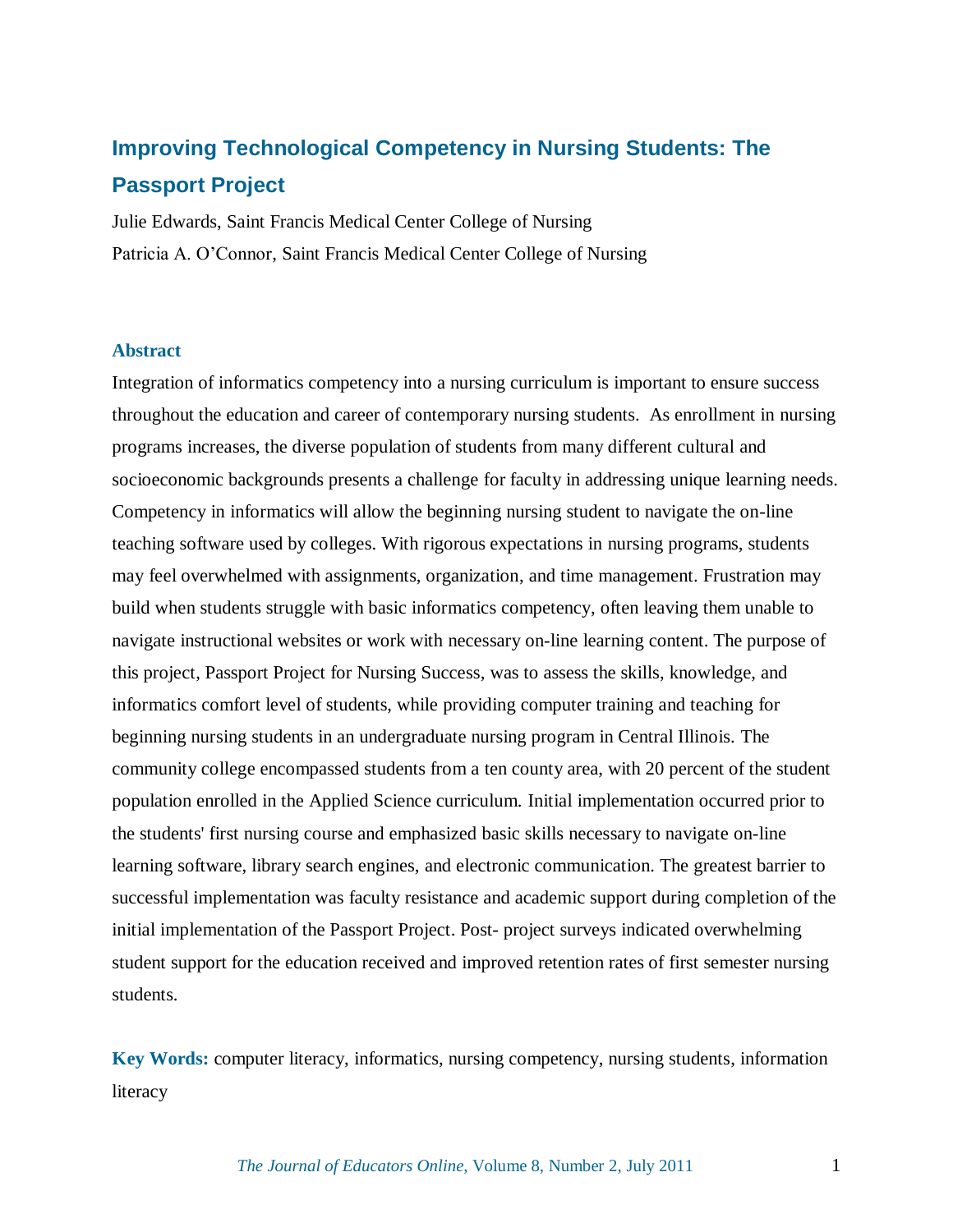# **Introduction**

Informatics competency can be a challenge for nurse educators. The National League of Nursing (NLN) and the Technology Informatics Guiding Education Reform (TIGER) initiative suggested faculty should participate in developmental programs to achieve competency in informatics. Faculty should incorporate informatics into the curriculum and use informatics to guide, document, analyze, and inform nursing practice (TIGER, 2008). Core competencies were developed as the need and demand for health care medical information systems was increasing. Expectations were established for basic informatics skills through the TIGER initiative program. Graduating students from nursing programs must possess informatics competency in order to recognize the need for information, know how to obtain it, understand its use, and be able to evaluate the information. An initiative has been provided to nurse educators, challenging them to take responsibility to ensure informatics competence for nurses in educational programs, ultimately improving patient care.

Many states now require high school students to have basic informatics skills in preparation for college courses. Students, however, enter college with a variety of levels of informatics competency depending on the type and/or quality of their K-12 educational experience. Studies have shown the lack of skills may lead to a delay in learning or increase in frustration among students (Elder & Koehn, 2009). Assessment of skills upon admission may provide knowledge of needed skills to enable the student to perform at the college level with informatics. Learning activities could then be implemented to ensure competency in the program for managing information, assignments, and communication. Generational differences are seen within the classroom with students entering nursing programs directly after finishing high school often having an advantage. Non-traditional or second career students who have been in an environment where there is little or no computer access or exposure to computer instruction are at a distinct disadvantage. Without basic informatics skills students usually fall behind the first three to four weeks of the semester. Using computer technology will assist nursing students in the classroom and clinical settings as both a teaching and learning tool with multiple applications.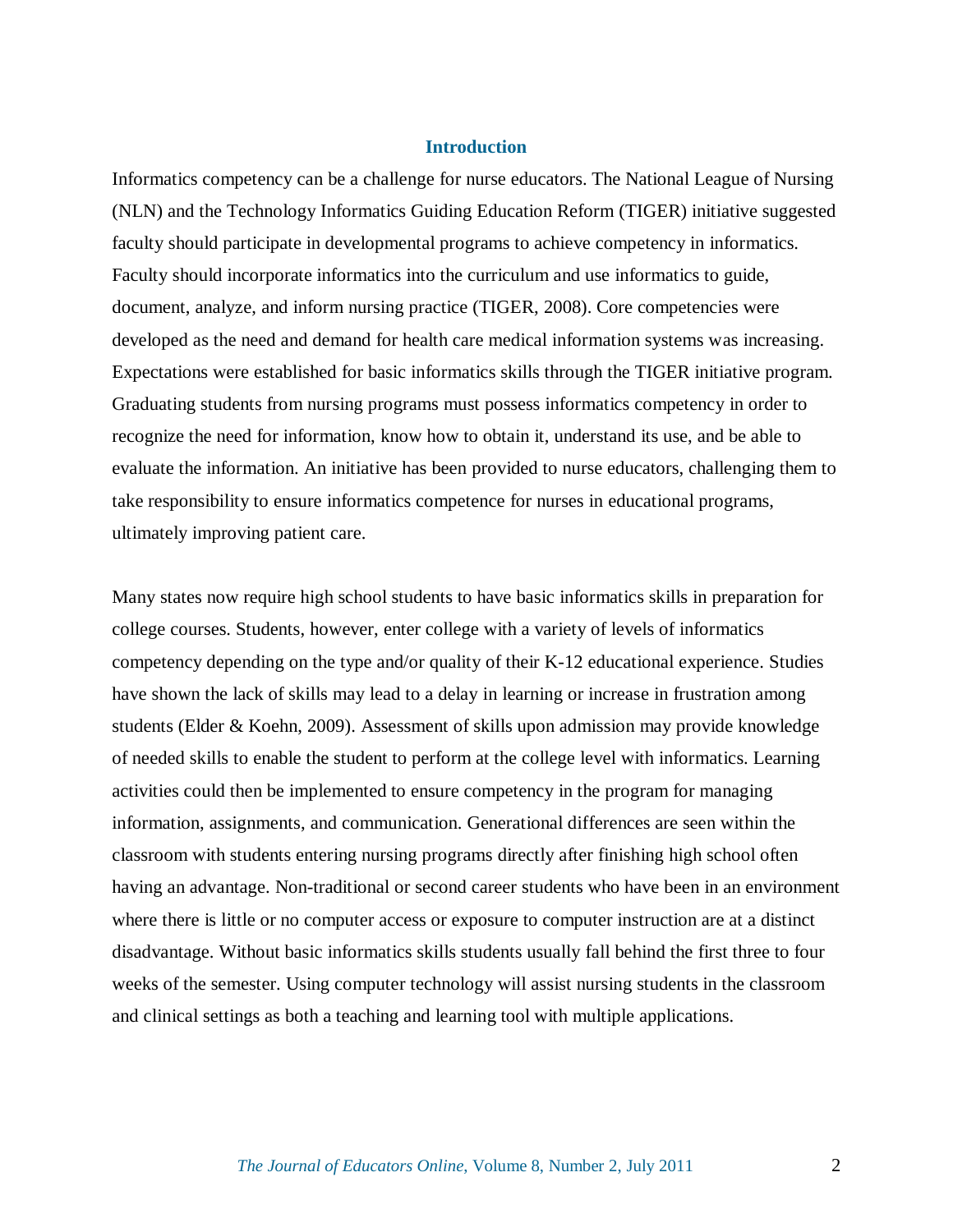The purpose of this project was to assess the skills, knowledge, and informatics comfort level of students, while providing computer training and teaching for beginning nursing students in an undergraduate nursing program. This project was the first of its kind in Central Illinois and unique to nursing education in the area. The project was designed to provide students with an increasing level of informatics competency throughout the nursing curriculum. Initial implementation occurred prior to the students' first nursing course and emphasized basic skills necessary to navigate on-line learning software, library search engines, and electronic communication. Modules were to be added in subsequent semesters to enhance technology used for program assignments and clinical applications.

## **Literature Review**

The importance of informatics competency in nursing practice is well supported throughout the literature. The American Association of Colleges of Nursing (AACN) in 2008 suggested introductory level nursing informatics competencies for the Bachelor of Science in Nursing (BSN) curriculum. New innovations for use of instructional technology should be developed and researched in nursing education. The study showed student nurses should be able to communicate through technology, understand the use of Windows applications and have the ability to search databases. Research by Chaffin and Maddux (2004) concluded that integrating computer technology into the nursing curriculum will assist the student in understanding the basic skills and specialized charting at the patient's bedside. Research studies examined which specific technology knowledge and skills were being taught in the nursing programs and to what extent faculty are prepared to teach technology skills throughout the curriculum. Nursing programs are challenged to decrease the gap between theory and practice in order to deliver evidence based practice in a world of information technology. Bond (2004) determined computer informatics should be implemented as criteria into the nursing profession. It is essential to provide students computer skills they will need throughout their education and in their practice as nurses. This study suggested inclusion of a program to teach computer literacy during prerequisite classes. McDowell and Ma (2007) showed increasing numbers of nursing programs that have incorporated informatics into their nursing curriculum. Very few programs have reported statistics after implementation of technology into their curriculum. Findings of an eight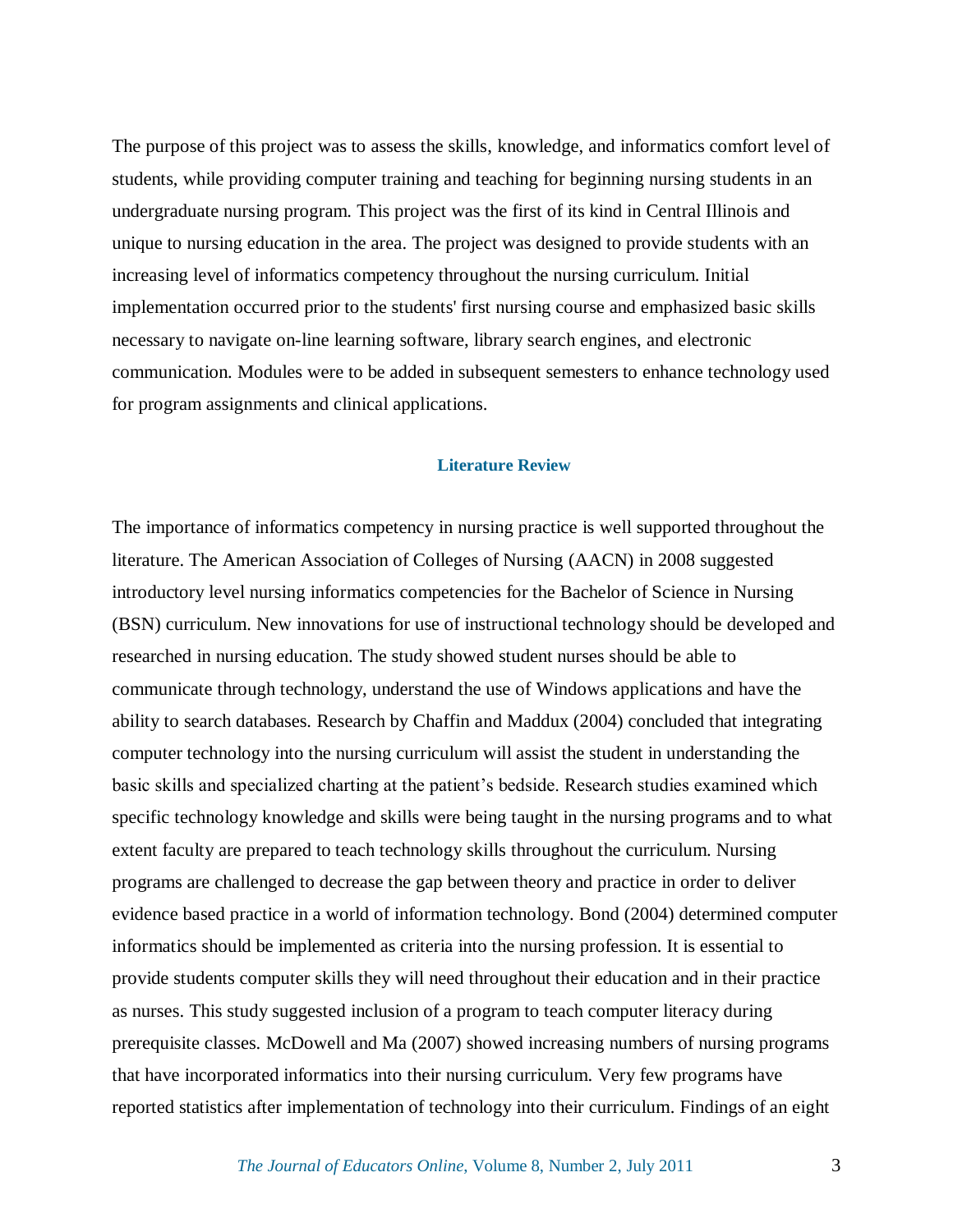year survey described by McDowell and Ma (2007) from the Department of Nursing, Salisbury University, compared basic informatics skills upon entrance and graduation from the nursing program. The ability to search databases was noted as a critical skill. Student experiences with databases, spread sheets, and statistics were low. Recommendations were made to incorporate word processing, keyboarding skills, and spread sheets as competencies for beginning student nurses.

A survey of nurse educators expressed the lack of integration of the library system and electronic databases, indicating that "students tend to gravitate to consumer information web sites opposed to research based journal articles" (Schutt & Hightower, 2009, p. 101). Students do not have the knowledge to navigate through databases for information needed. Using tutorial modules and a post quiz for understanding were suggested in this study. The students improved their ability to search databases, use evidence based practice in their learning environment, and critique articles for clinical knowledge. Concerns in the literature express the lack of computer knowledge of faculty teaching the courses and uncertainty of how to integrate informatics into the curriculum. Many faculty polled in the study were unsure what would actually be needed to provide a competency for the nursing student on informatics.

Educators need to prepare future nurses for the technology enriched environment with basic knowledge of information competency. Informatics education should be implemented throughout the curriculum to ensure students have the skills and ability to perform assignments, communicate effectively, and research data for evidenced based practice. In addition, many schools throughout the country have decided to be paperless throughout the curriculum, requiring students to purchase electronic books or "e-Books" for their courses. Many face-to-face classes post all material in the on-line teaching software programs purchased by the educational institutions. Lastly, new federal mandates will require the electronic health record to be an accessible resource for health care providers. One study suggested "all bedside nurses must be able to manage the specific technologies used in the healthcare setting to ensure the best outcomes" (Perry & King, 2009, p. 2). Implementing informatics classes to ensure competency is necessary before students graduate in nursing programs. This is imperative in order for the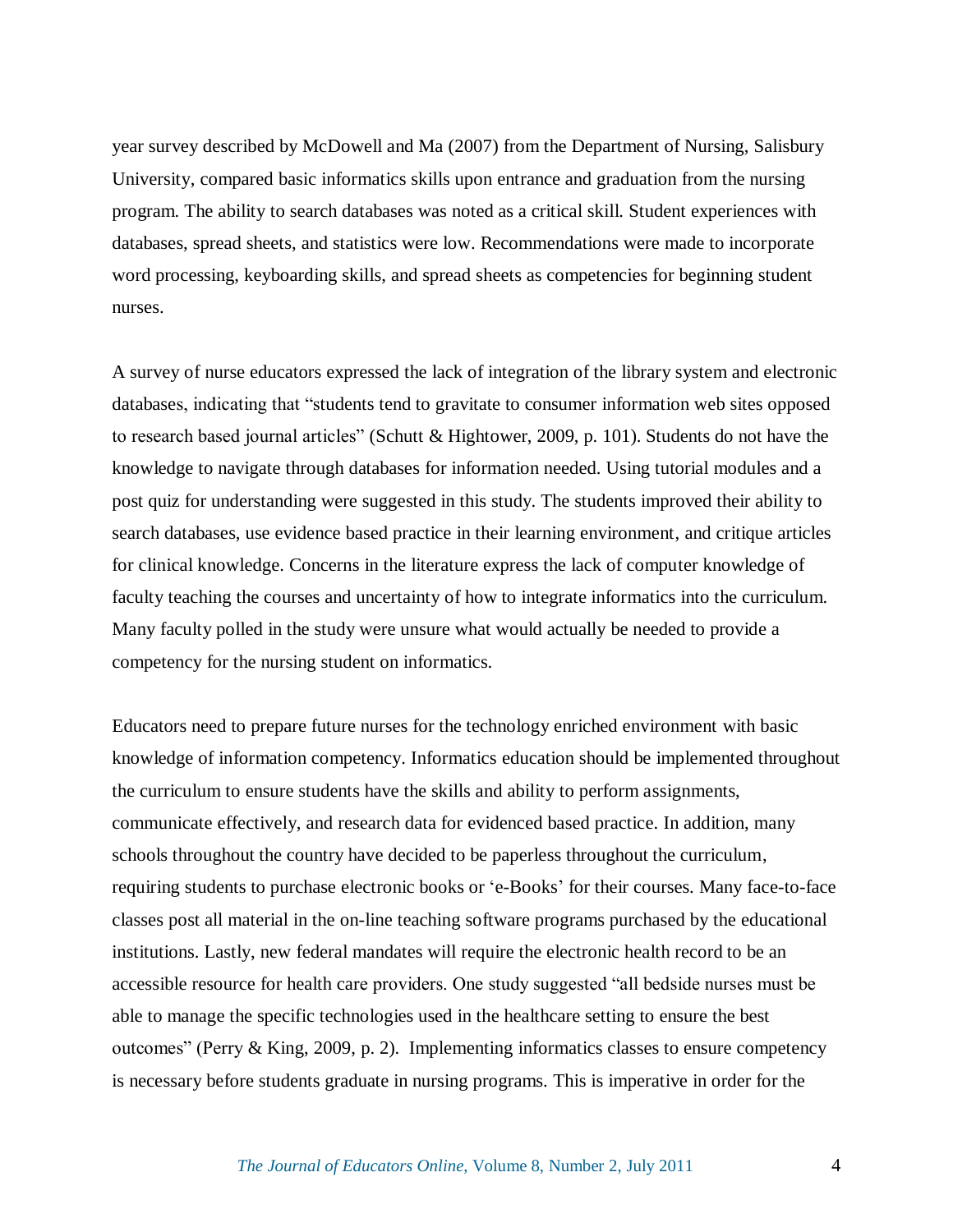nurse to function competently throughout their professional career in a swiftly changing technological environment, especially as patient census and acuity rise exponentially. Combine that with the ever shrinking work force and informatics competency is a must. Advancement in technology will have a definite impact for the future of health care providers with the goal of providing a low cost service in a safe effective way for the patients (Perry & King, 2009).

#### **Methodology**

Assessment of prerequisite criteria and attrition rates in an Associate Degree Nursing (ADN) program led several faculty members in the community college setting to explore initiatives for student success. The study setting was nursing orientation day in large auditorium at the college. Participants of the study were the 90 incoming students for the fall nursing class, composed of various ages, educational backgrounds, and ethnicities as outlined in Table 1.

The instruments used in this study reflect a mixed method of research, applying both quantitative and qualitative data with predefined options. No tools with measured reliability and validity were available upon a review of the literature. Accordingly, faculty devised a survey of computer literacy based on curriculum needs and expected student assignments to determine important factors for student success. Following a discussion between nursing faculty and the Teaching and Learning Center of the College, it was determined that assessment of student knowledge of basic computer skills prior to beginning the nursing program would be both productive and invaluable.

The pre-entrance (pre-test) survey was used to identify informatics competency and learning needs of the student required for successful completion of assignments in the nursing program. This survey utilized quantitative description with predefined options. Analysis of the survey results revealed that the students were at different learning levels in terms of informatics competency. The average score for the pretest was 42.16 out of 54. Based on these results and informal student surveys conducted prior to this project the pilot program Passport Project for Nursing Success was launched as a means for improving student orientation and informatics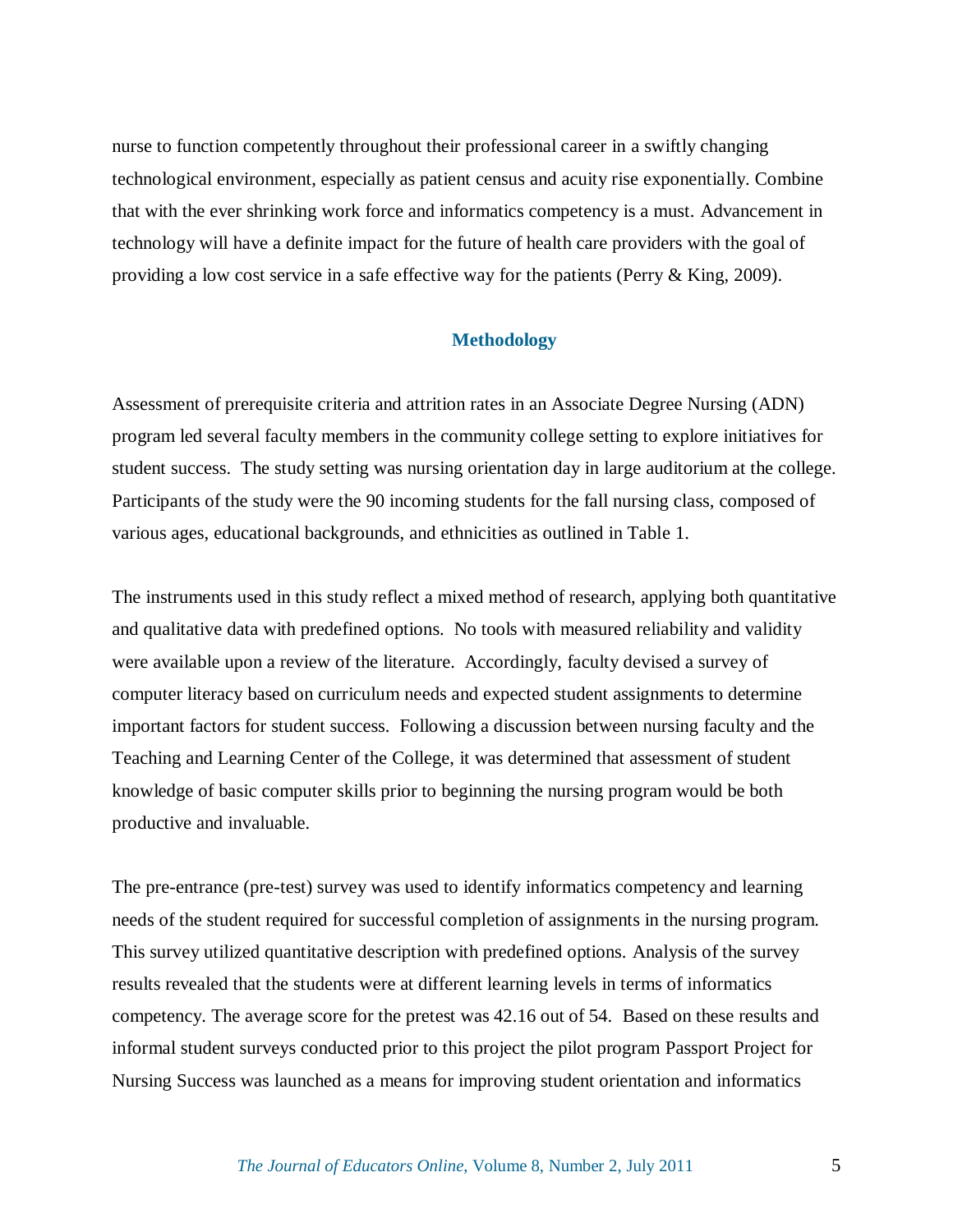competency prior to the beginning of the nursing curriculum coursework. With improvement in informatics competency, the attrition rate in the program was likely to decrease.

Modules were created using Blackboard, the web based course management system of the College. On-line tutorials with questionnaires were used to facilitate the learning needs of the students. Examples of assignments from the first semester were integrated to increase student familiarity and efficiency once nursing core classes began. Essential items to have mastered at a given level of competency were assessed in post module tests. These items were constructed based on the learning objectives of each unit and a simple true and false format as used most often, providing for both simplicity and face validity. Qualitative measures were utilized to evaluate student learning in Modules three, five and six. This evaluation was subject to bias and is admittedly a weakness in methodology. Using this mixed method of learning evaluation improves overall reliability and validity of the measures as a whole.

All 90 students returned the informatics questionnaire. The data was reviewed by three nursing faculty who entered and saved statistics through the Blackboard site. A protected user name and password was used when accessing the data by the faculty members.

Data analysis was conducted by the faculty group and on an individual student basis with the assistance of academic advisors within the nursing department of the College. A summative evaluation was then submitted to each student"s advisor before the start of the first semester (see Appendix A). All 90 students completed the modules and evaluation. Descriptive post-tests emphasized the learning satisfaction and improvement in computer literacy prior to the start of the students" first semester in the nursing program. The post-test result average was 51.27 out of 54. The faculty and Teaching and Learning staff determined that the Passport Project Assessment would be implemented across the nursing curriculum with unique informatics goals and assignments, each progressively building the competency of the student. Nurse educators across the country have been challenged to integrate informatics into curriculums, enhancing learning and skills for students completing nursing programs and providing preparation for necessary competence as students become nursing professionals.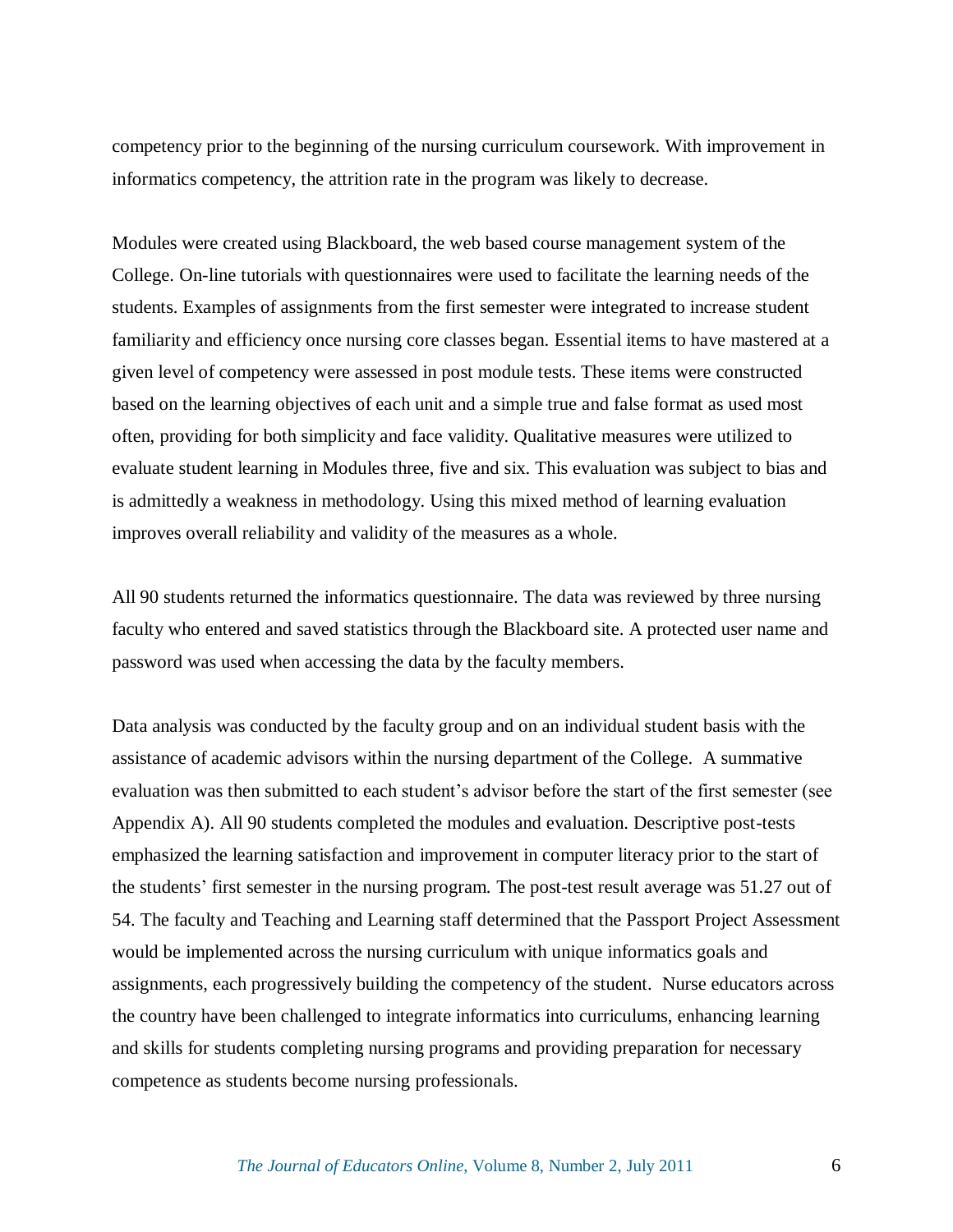# **Assessment of Informatics Competency**

A pre-test was administered to students entering the first semester of the nursing program. Demographics of the student population are outlined in Table 1. Questions consisted of basic informatics knowledge and comfort with educational use of technology. There was no evaluation of the student"s current level of informatics competency prior to initiation of the Passport Project.

| <b>Gender</b>       | <b>Enrolled</b><br>Ages                | <b>ACT Score</b> | <b>GPA</b>      | Geographical<br><b>Area</b>                  | <b>Minority</b> | <b>Recipient of</b><br><b>Financial Aid</b> |
|---------------------|----------------------------------------|------------------|-----------------|----------------------------------------------|-----------------|---------------------------------------------|
| Male 7<br>Female 83 | $25 - 62$<br>years<br>Median<br>Age 27 | $20$ (minimum)   | $2.5$ (minimum) | 10 counties in<br>Central<br><b>Illinois</b> | 17.2%           | 53%                                         |

## **TABLE 1:** Passport Project for Student Success Participant Demographic Information

An assumption was made that the students had obtained basic informatics skills in prerequisite course work. Nursing education literature provides us with data which indicates nursing education is exploring more technology with simulation, distance learning, and informatics to improve program outcomes (Fetter, 2009).

The nursing Passport Project pre-test evaluated the student's access to a computer that would be utilized to work on class assignments. The conclusion of the data found that a personal computer was used by 94% of students questioned, while 6% were dependent upon the college's computers. A backup plan was required in the event one"s primary computer failed. The College"s computers were designated as backup for 50% of the students, 20% had a second home personal computer (PC) available, 18% used family or friend"s personal computers, and 12% planned to use a PC at work or a local public library. The type of Internet connection being utilized by the students was surprising. The majority utilized Digital Subscriber Line (DSL) for their access, while 12% used dial-up, and 10% were totally dependent upon the College"s network on-line system.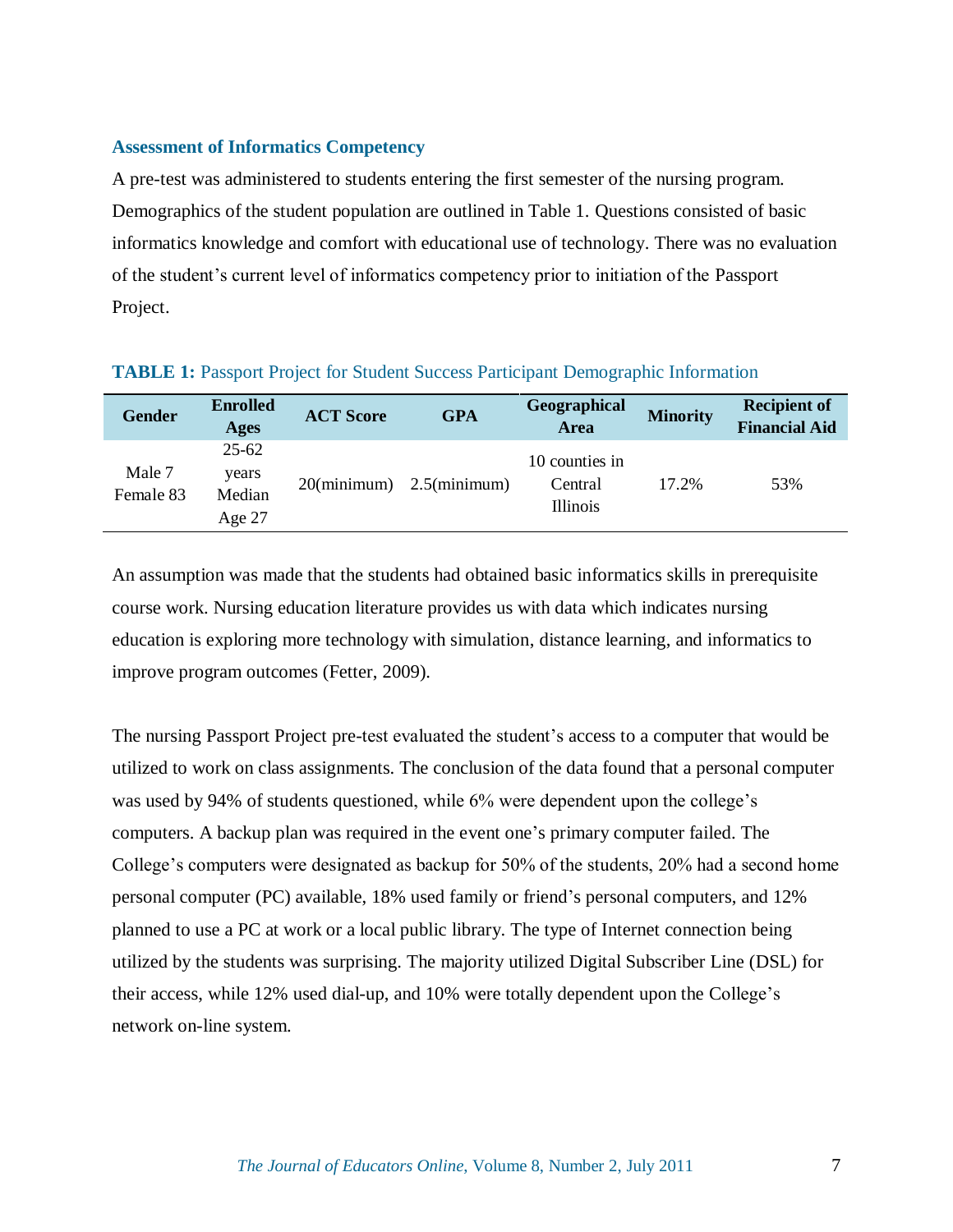Electronic communication and etiquette used on-line were addressed during this pre-test. Clarification and direction were required relating to using the College assigned e-mail account for communication. The majority of the students understood that in the web based course management system, Blackboard program announcements pertaining to their courses were posted on the site, whereas 25% of the students assumed that the announcements would be emailed to their accounts when posted. This was a potentially significant falsehood and had the potential of multiple communication errors. The introduction of etiquette on-line 'Netiquette' revealed many misconceptions related to on-line behaviors. Many of the students were unaware of basic professional netiquette. For example, students did not realize that every e-mail should have a greeting and a salutation. An overwhelming majority understood that anonymous e-mails or postings were not allowed. The data also found the same majority was under the assumption that profanity was allowed if "quotes" were utilized. The netiquette concepts of shouting with CAPITAL letters and a "flame" involving an e-mail or posting that expresses a strong opinion or emotion were new standards for 50% of the students.

#### **Learning Module Content**

The Passport Project consisted of seven learning modules as illustrated in Table 2. The modules were developed for student learning and assessment of computer literacy correlating with class and clinical work required in the first semester nursing program. In addition, the learning modules were used to provide an elementary introduction to research, APA style format, and the College in general.

Module One consisted of a basic computing tutorial. Students reviewed functions of the computer programs in Blackboard, and simple Internet access. Questions regarding the nursing program guidelines and computer usage were embedded within the content, emphasizing content necessary for future student success. Nursing students would be expected to use Blackboard to navigate the class information, complete and submit assignments, and participate in communication throughout the nursing program. Additionally, they would be expected to use Microsoft Word, Power Point, basic e-mail and discussion boards in the classroom setting. In clinical practice the nursing student would need to be able to navigate through the electronic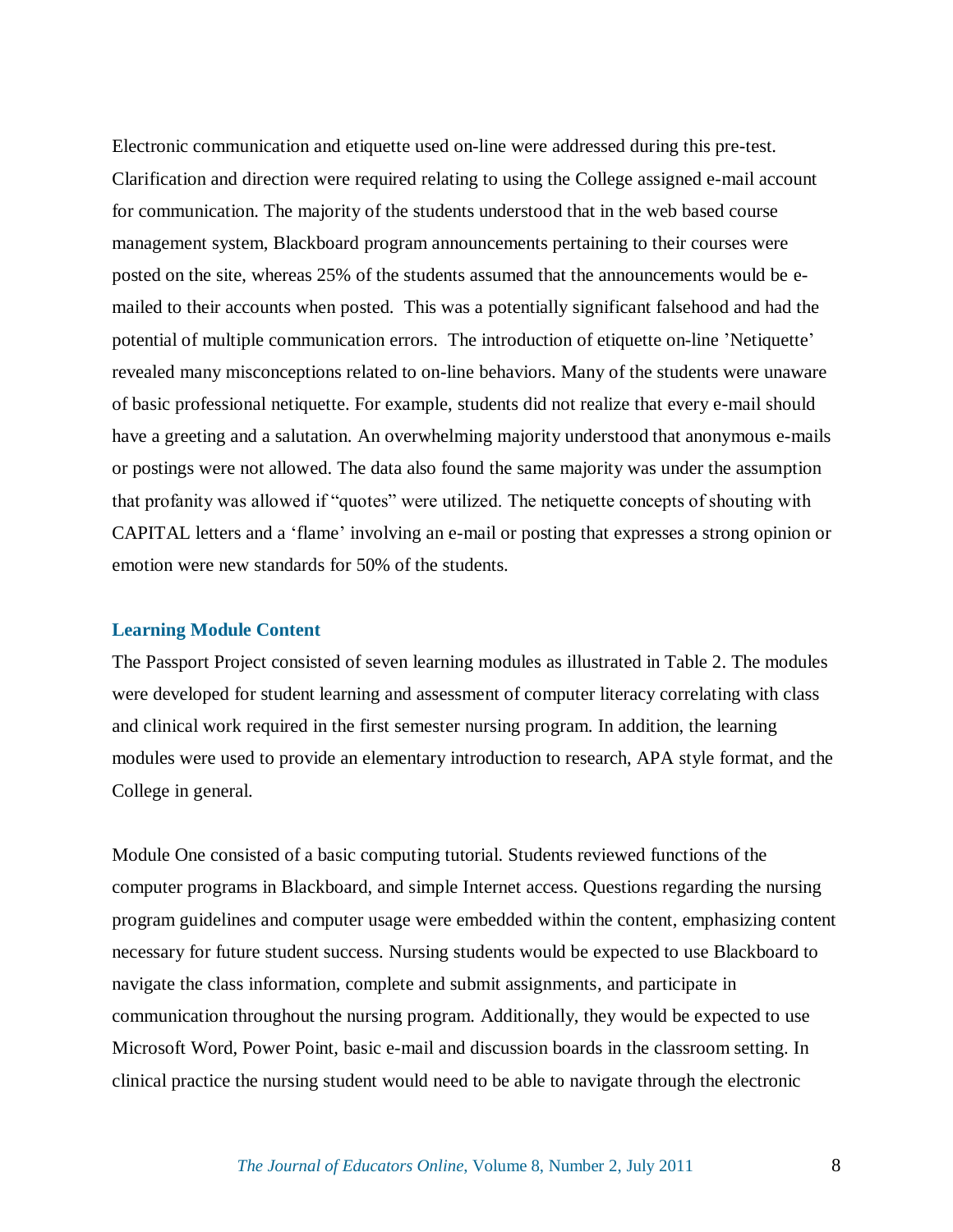chart, databases and on-line resources for pharmacological and protocol information. Module One of the Passport Project focused on these areas of informatics competence. The literature suggests nurses graduating with a basic knowledge of informatics will be able to apply the skills in the clinical settings with information technology systems (Maag, 2006). Informatics competency also will help the student to use evidenced based research for nursing practice. At the end of the Module One, the students completed an assessment of the tutorial.

| <b>Modules</b>                                   | <b>Description</b>                                                                                                                                                                        | <b>Learning Evaluation</b>                                                                                                                                                                                                         |  |
|--------------------------------------------------|-------------------------------------------------------------------------------------------------------------------------------------------------------------------------------------------|------------------------------------------------------------------------------------------------------------------------------------------------------------------------------------------------------------------------------------|--|
| Module1: Basic<br>Computing                      | Computing knowledge and access<br>including storage of files and use<br>of email.                                                                                                         | Quantitative pre-defined options<br>providing assessment of learning<br>objectives.                                                                                                                                                |  |
| Module2: Nursing<br>Program Handbook             | Overview of the rules and<br>expectations of the nursing<br>program. Privacy, confidentiality,<br>and professional behavior were<br>included.                                             | Quantitative pre-defined options<br>indicating an acceptable knowledge level<br>regarding nursing program policies<br>within the College.                                                                                          |  |
| Module3: College<br>Orientation and<br>Resources | Orientation to the College<br>through interactive modules with<br>resources for academic, financial,<br>computer, and personal issues.                                                    | An interactive evaluation using an on-<br>line college map followed by pre-defined<br>options assessing students' knowledge of<br>the College resources.                                                                           |  |
| Module 4: Netiquette                             | A presentation on appropriate on-<br>line professional behavior in<br>email and discussion boards.                                                                                        | Quantitative pre-defined options were<br>used to assess knowledge and learning<br>objectives.                                                                                                                                      |  |
| Module 5: Managing<br>Documents                  | Tutorial of the use of word<br>documents including drawing<br>nursing care maps (flow sheets)<br>with diagrams.                                                                           | Students were required to construct and<br>submit a document using the skills<br>introduced in the module. Evaluation<br>was qualitative and descriptive.<br>Academic advisors were responsible for<br>evaluation of each student. |  |
| Module 6: Research and<br><b>APA</b>             | Use of the library and academic<br>resources were presented in a<br>Power Point tutorial. APA format<br>introduced and resources<br>provided to students for correct<br>academic writing. | A qualitative assessment was conducted,<br>with advisor review of students' ability to<br>write a one page APA -style paper.                                                                                                       |  |
| Module 7: On-line<br>Testing                     | Presentation of on-line quiz and<br>testing methods with the<br><b>Blackboard Software.</b>                                                                                               | Quantitative pre-defined options<br>providing assessment of students'<br>knowledge of test taking rules and skills.                                                                                                                |  |

# **Table 2:** Learning Modules Content for Passport Project

Note. All learning evaluation was post-test format and conducted online.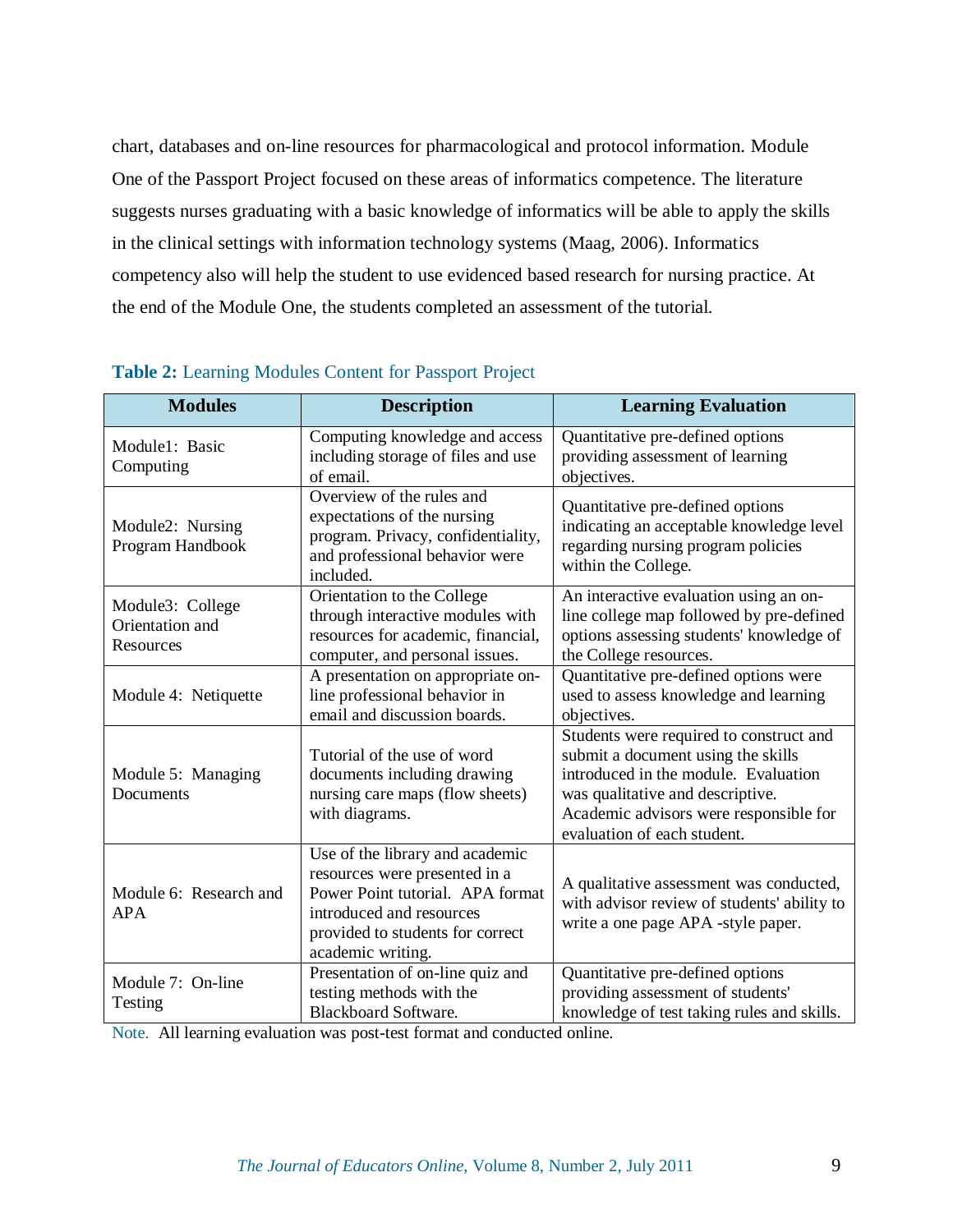Module Two included a tutorial on the nursing program, including general information contained in the nursing student handbook. An overview of the history of the college and facility were discussed. Expectations of the college student were outlined as well as regulations regarding student activities, dress code, security, and parking. Information was reproduced from the handbook itself in 'pdf' style. Health record and insurance requirements of the nursing student were identified. Additionally, an outline for the different course requirements in each semester of the curriculum was made available within the module via handbook pdf. Policies and procedures of the college were to be read and viewed as a guide and Health Insurance Portability Act (HIPPA) regulations and confidentiality issues were identified for patient care throughout the program. The literature review supported the creation of assignments using information competency as a means to increase student awareness, ultimately improving delivery of safe and effective patient care (Flood et al., 2010). Students need to be able to locate, evaluate and use information to find resources to be successful in both the student and professional roles.

Module Three consisted of a Power Point tutorial on general College orientation and resources which are available to students. Orientation to the College was implemented through an interactive module. Location and directions to campus buildings, dining facilities, and study labs were provided for student use. Resources for students on counseling, financial aid, testing services, and sports activities could be accessed through the module. The computer lab, computer help desk, library, and skills lab information was posted for accessibility to students. Links for information and resources were also provided throughout the tutorial.

Module Four consisted of a Power Point tutorial about using e-mail and the discussion board from the College's Blackboard program. A professional work environment may require the student to use basic skills, manage information, and communicate effectively, (Elder  $\&$  Koehn, 2009). The students were taught to access their school e-mail address and set up a password. Netiquette rules were established, outlining basic expectations for e-mail among students and faculty while at the College. A discussion board feature within Blackboard was utilized with both on-line and in seat classes. The use of this feature has increased with a need for professional ground rules. The discussion board exercise within the module provided an opportunity to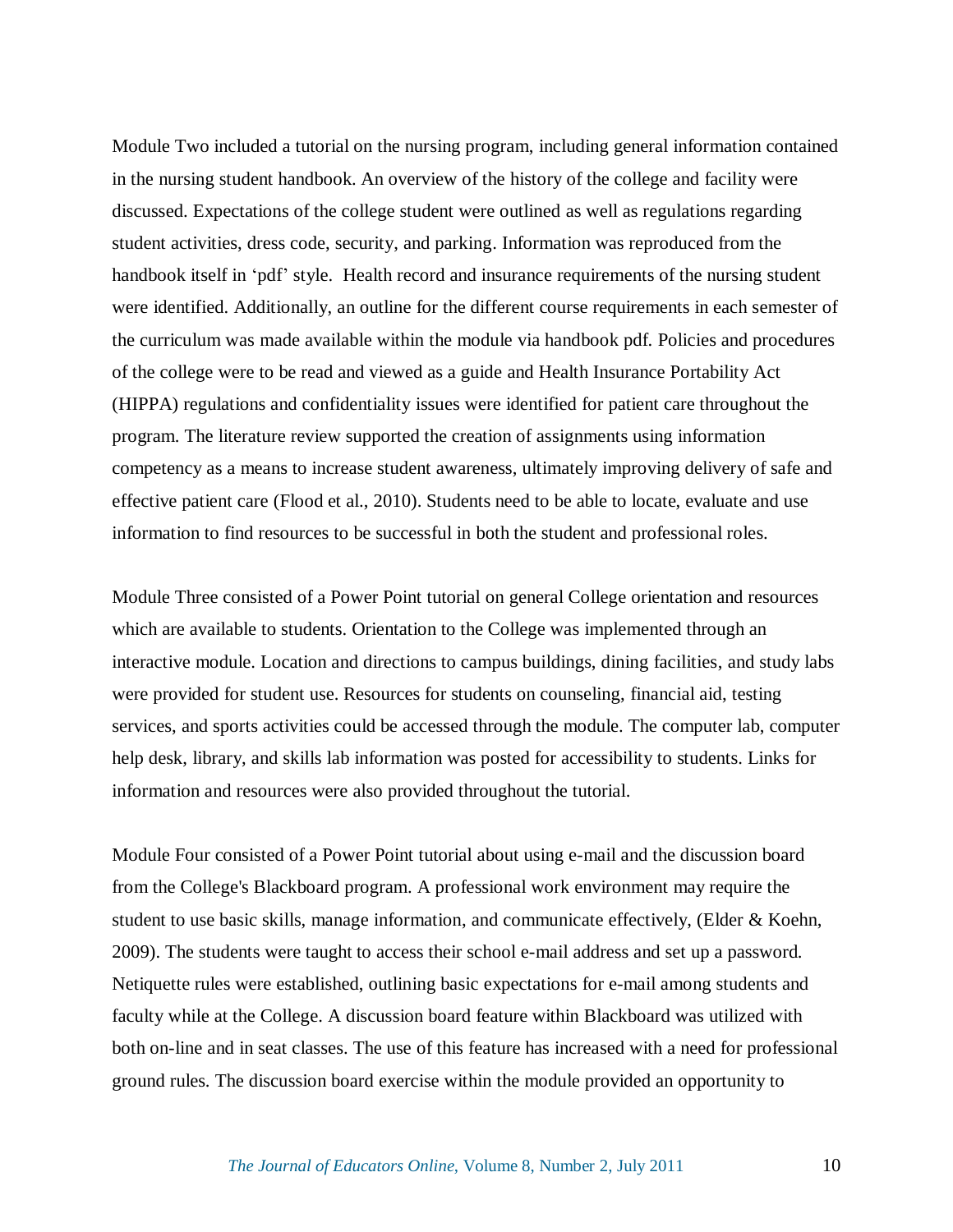practice appropriate on-line discussion within an academic setting. At the end of the module students were asked to complete three tasks. First, students were asked to e-mail their advisor to ensure working knowledge of their e-mail address within the Blackboard program. Second, an assignment was given to students to respond to a question about professionalism in nursing on the discussion board. Third, the students were assigned to post a note about themselves socially on the coffee table discussion site online.

Module Five consisted of a tutorial providing the student with guided instruction for completing clinical assignments in the nursing program using word documents. Integrating technology into all clinical and theory nursing courses with minimum standards for students has been recommended in the professional literature (Fetter, 2009). Students would work through the process of completing assignments by using features with editing and formatting in Microsoft Word. Text boxes, circles, lines, and graphs were utilized. Nursing care plans would be expected to be created for patient care assignments. This Passport Module provided the student with time to practice drawing the care plan using columns and rows in a concept map format required by the nursing program. Next, the biographical data, pathophysiology of the patient"s diagnosis, medications, and lab tests were included using connecting boxes or circles in the concept map. Students were expected to complete a concept map diagram and submit the example in the drop box on-line within Blackboard. Because the faculty felt this skill would be needed early in the curriculum, it was included in the Passport content. This content also provided students with additional training in Microsoft Word, utilizing higher level functions than many students were currently acquainted with. The student"s advisor would then be able access the document to ensure understanding of the assignment format prior to the clinical experiences.

Module Six explained the use of library resources. Students would learn through the tutorial how to begin to find research information by accessing databases and using appropriate sites from the Internet. Module Six also included a tutorial and an example paper using the fifth edition of the *Publication Manual of the American Psychological Association* (APA) format. This was the most current version of the publication at the time. The literature review by Flood, Gasiewicz, and Delpier (2010) suggested integration of informatics throughout a curriculum with increasing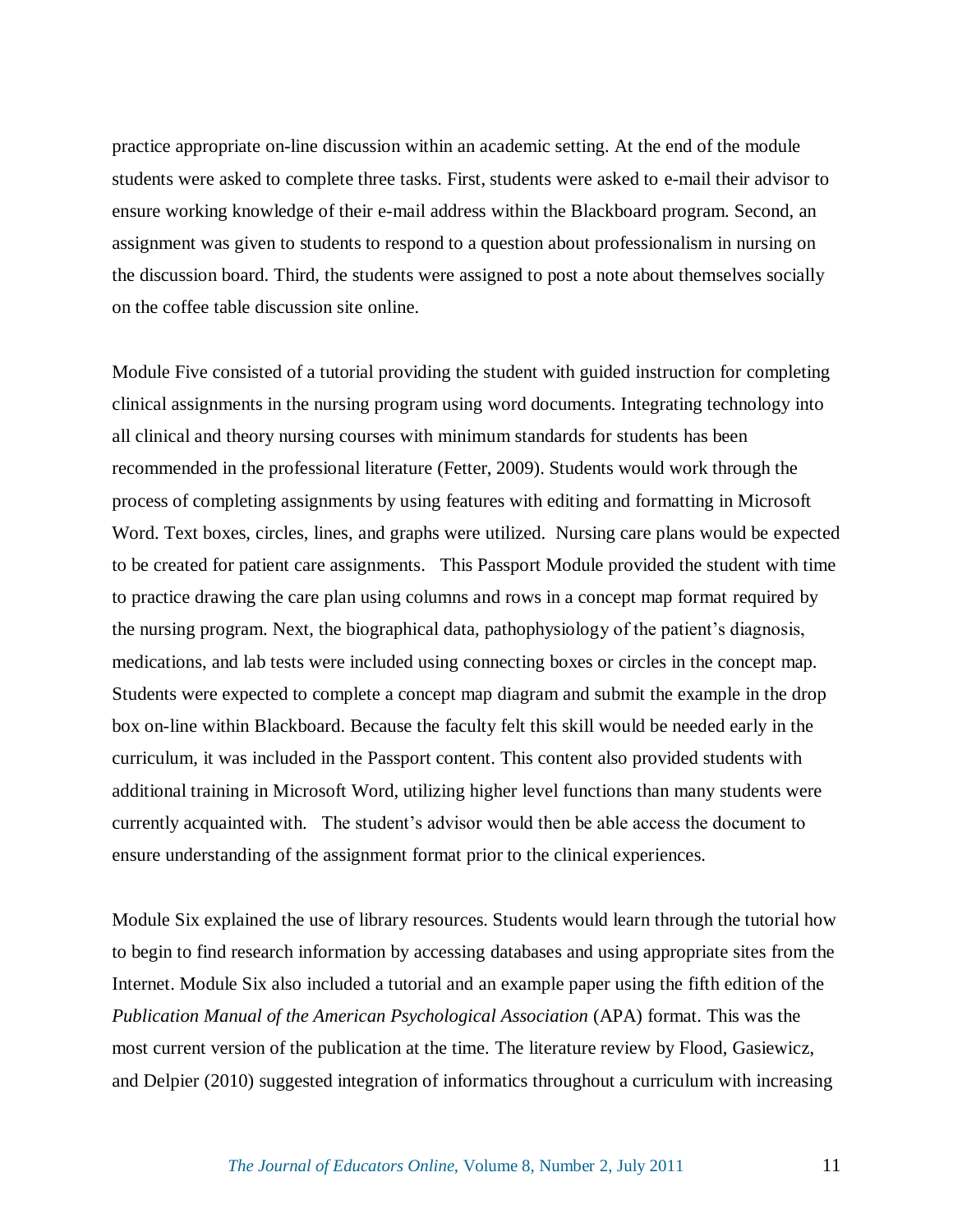levels of difficulty. Students will need to be able to perform a literature review, compare information for evidenced based data for practice, and write a research paper using APA format while in the nursing program. The data gathered would then be used for clinical application with patient care. Students were expected to complete a short research assignment and write a one page paper in APA format using information from a database. The example would then be submitted through Blackboard to the drop box for their instructor to evaluate.

Module Seven consisted of a tutorial and assessment using on-line quizzes and tests with the Blackboard program. On- line quizzes and tests would be utilized throughout the curriculum. Maag (2006) suggested that students should be given opportunities similar to educational experiences in the program to ensure competency. Rules regarding the submission of tests, timing, and etiquette were identified in the module. Students completed an assessment regarding information learned in the tutorial. Computer assessment allowed for immediate grading with multiple choice and true false questions. The feedback allowed the student to understand the computer skill and rationales for learning.

# **Data Collection**

Following completion of the Passport modules, students were required to complete a post-survey assisting the faculty in evaluating the effectiveness of the project. All 90 students were required to respond electronically. The responses were not anonymous and consisted of five essay questions, allowing the student to share ideas and thoughts regarding the effectiveness and necessity of the Passport Project. The post-survey example is located in Appendix B.

Student responses were overwhelmingly positive and the vast majority of students found significant value in each learning module. The most common theme throughout was one of appreciation for the enhanced education, allowing students to begin courses with an improved understanding of informatics and the Blackboard web based course management system. Student responses consistently indicated new learning and competency with the Blackboard program, different software, and the intricacies of its use. Many students expressed significant learning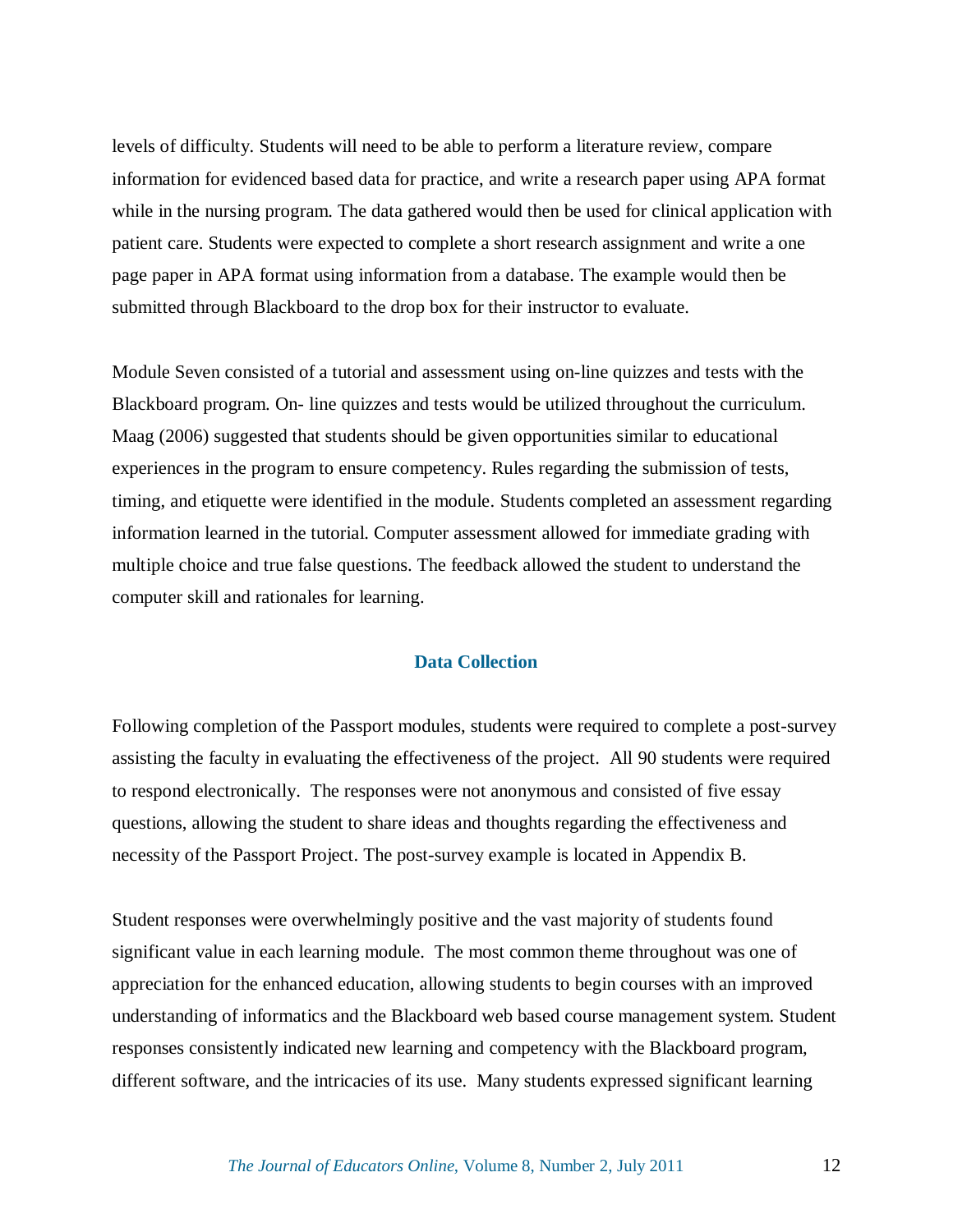with regard to College e-mail function and professional standards in electronic communication. The majority of student responses discussed new learning in the areas of APA format and use of library databases indicating the value of both. Positive themes were noted regarding confidence, accountability, test taking, student handbook information and the refresher review in the feedback surveys. Of significance, many students surveyed had not been College students for several years and appreciated this improvement in their informatics competency.

The following are examples of the negative responses to the survey. Some students complained that the academic advisor assigned to evaluate progress in the Passport was not able to answer questions and availability of the person to whom they were assigned was not adequate. Some students felt that the information was a review and others felt that they did not have enough time to complete the Passport activities due to other demands within the schedule. Several of the students felt they were already familiar with all tasks required.

# **Barriers**

Students were required to complete the modules of the Passport Project, and consistent with the research, nursing faculty was found to be the greatest barrier to utilizing technology within the curriculum. Upon evaluation of the Passport Project, student responses to the survey were considered in addition to subjective faculty evaluation. The major challenges to student completion of the project were listed as inaccessible faculty and a lack of technology knowledge specific to the Passport Project in general on the part of some faculty advisors. This finding is consistent with national data in nursing education. In a study conducted by Ornes and Gassert (2007) the findings were similar and the authors considered faculty issues as the "greatest block to incorporating technology into curricula" (p.78).

Other challenges during implementation were beginning a new program with first semester students because of the rapid pace of the two year Associate Degree Nurse (ADN) curriculum. Faculty found it difficult to include informatics into an already overloaded curriculum. Conversely, the students needed to have knowledge from the beginning of the program in informatics to accomplish the assignments in each course. Evidenced based practice in nursing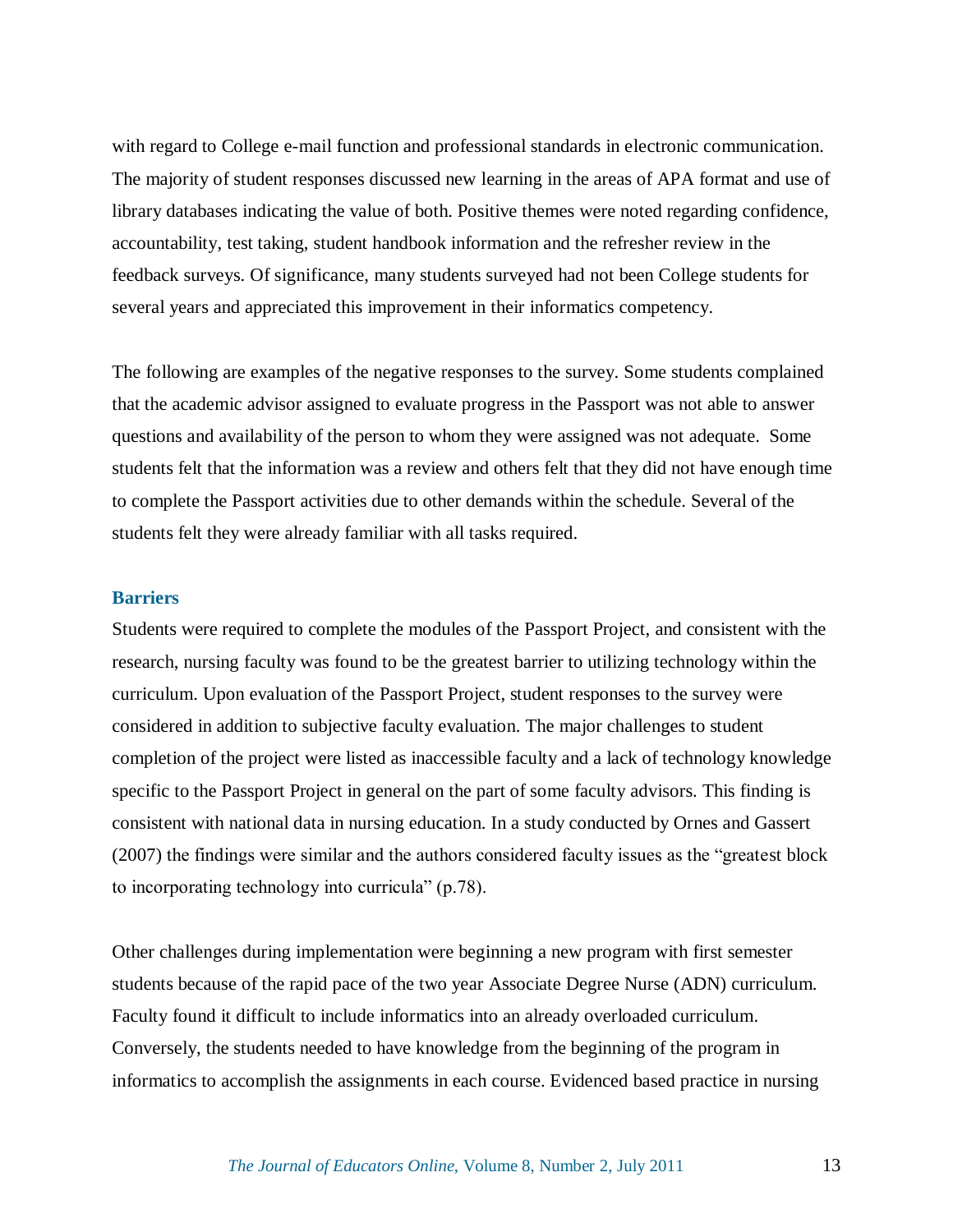education supports this. Ornes and Gassert (2007) found that the knowledge of faculty and a commitment to an improvement of informatics competency among all nursing students is a necessity for nursing education and the novice nurse in practice.

Upon implementation of the Passport Project, three faculty members volunteered set times to be accessible in the school computer lab as resources while students accessed the modules. More than half of the students came to the computer labs at the specified times for help and support prior to the beginning of the semester. The learning Resource Centers at the College were accessible to the students prior to the beginning of the semester. One barrier noted was the Resource Center for health career students was located in a different part of the campus than the nursing classrooms and advisement center. Another barrier identified was that the staff working at the Resource Centers was not from the nursing program and was unfamiliar with the computer expectations of the curriculum. Faculty competency in computer informatics can be confusing as to what constitutes essential informatics for students (Flood et al., 2010).

Many students originally resisted the program due to having rural addresses and dial up computer program access. Minimal requirements of the student"s electronic computer system were explained to the students on orientation day prior to the start of the Passport Project. A working computer and backup plan were suggested. The nursing faculty was expected to have the knowledge of the informatics skills needed throughout the curriculum. However, a study by Fetter (2009) discussed faculty has not had flexibility or funding to acquire and update informatics skills at most institutions.

### **Discussion and Conclusions**

Nursing education has evolved during recent years, requiring an increasing level of technological knowledge from students with the advent of on-line teaching, simulation, and computer based learning systems for coursework. Student competency in healthcare informatics has been defined as a top priority in nursing education. Information technology (IT) skills have been identified as vital to success in nursing undergraduate education. As a result of this need, the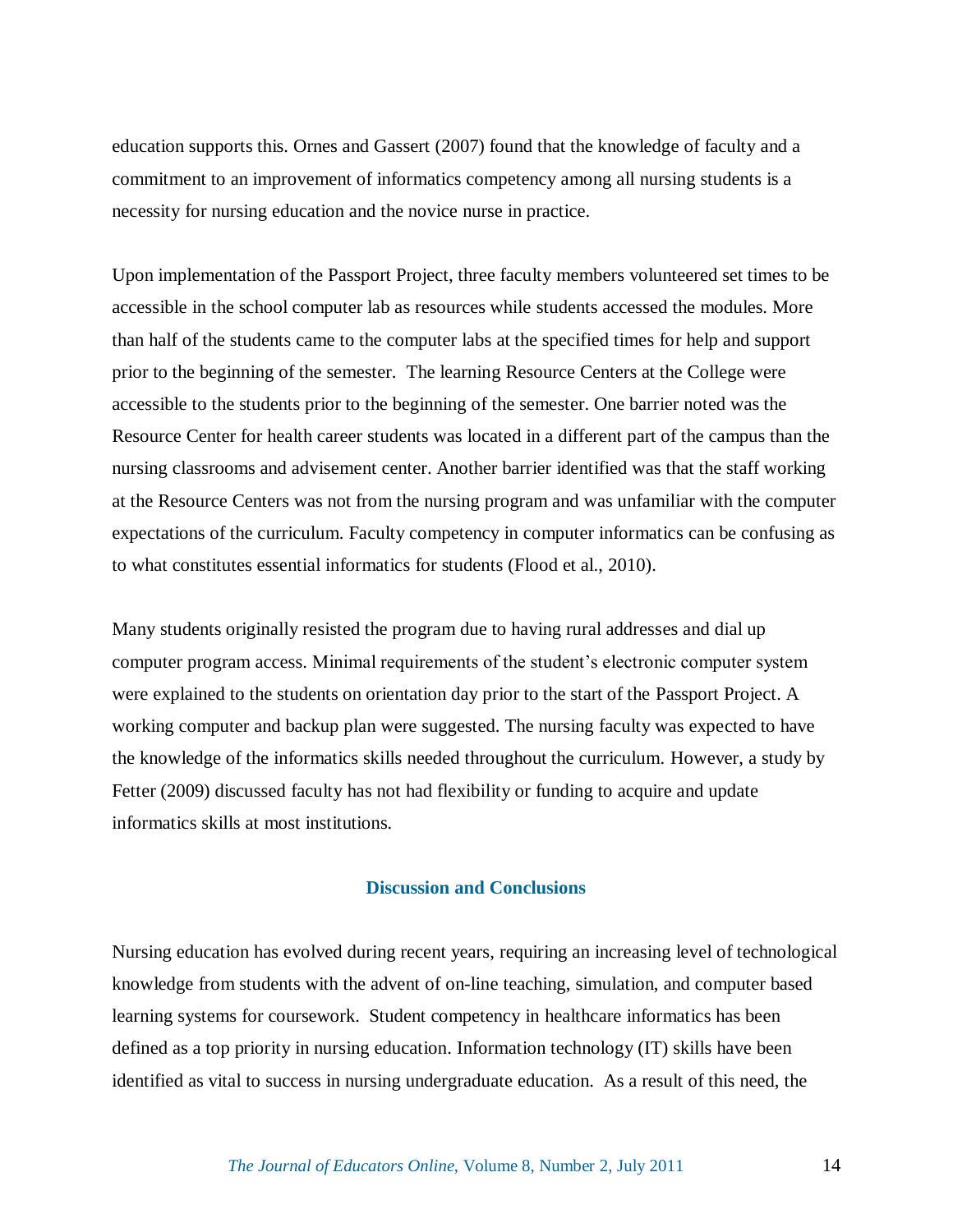Passport Project was developed within a Community College Associate Degree nursing program in Central Illinois. This project assessed the technology skills of incoming nursing students and provided them with on-line education, assessment, and evaluation of targeted skills prior to beginning nursing courses. Implementation of the project was unique to the area and the first of its kind in undergraduate education in Central Illinois.

Student assessment results indicated a vast gap in knowledge of basic computer software, rudimentary e-mail and communication skills, and college specific software driving traditional, hybrid, and on-line courses. The Passport Project provided early intervention and education of the student group, leading to decreased attrition levels in the first semester. Students were empowered to learn the technology necessary for success. Post-survey results showed positive feedback themes throughout the Passport Project. Students expressed an increase in confidence levels and accountability through the self-paced modules for learning. A refresher and review of writing using APA format, netiquette, e-mail, and test taking were helpful before the start of the nursing program.

Three faculty members within the Community College developed and implemented the program with assistance and support from the technology support staff within the College. Consistent with the nursing education literature, faculty resistance, and varying levels of technological competence were isolated as the main barrier to improving student education in the area of informatics.

## **Limitations**

Limitations of the study included concerns of both reliability and validity. Few tools exist in the nursing literature as tested measures to evaluate student technology competency. This forced the authors to construct unique instruments to assess student knowledge. An additional limitation included the subjective evaluation of student post-module work by faculty advisors. Survey feedback provided suggestions for future Passport modules. Specific areas of future module construction included working with spread sheets, patient charting, use of electronic medical records, simulation activities and resolution of legal and ethical issues. In addition survey data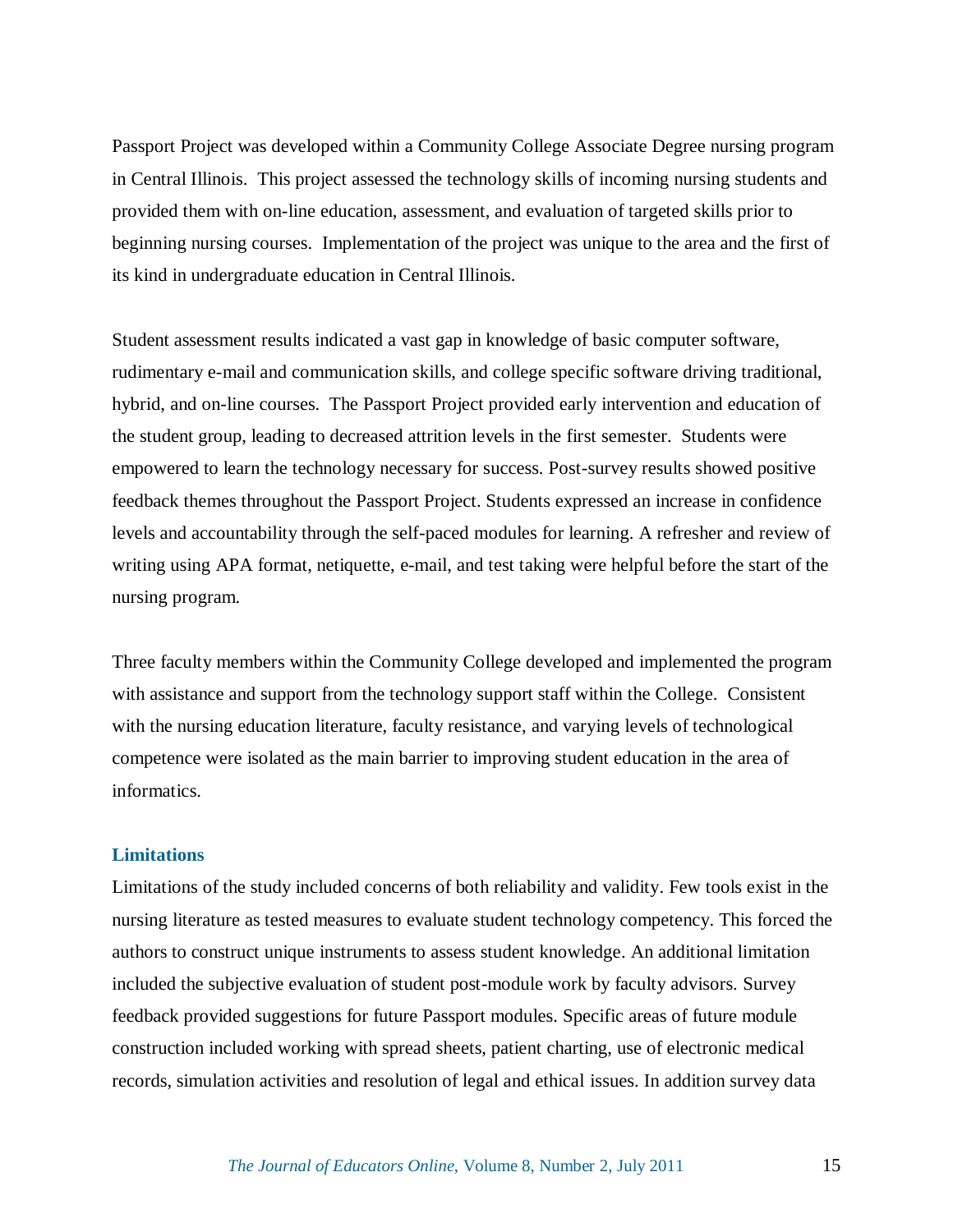indicated areas of improvement for the project including repetitive questions, and spelling errors, increased accessibility of faculty, increased amount of time for completion prior to the beginning of the semester and consistent knowledge among advisors and faculty regarding technology competency.

# **Future Research**

Future research for programs similar to the Passport Project is needed with increasing demand for technological skills becoming inherent in health care and our society. A review of the literature revealed a specific need for increased nursing informatics research. Few studies exist definitively describing the technology competency of beginning nursing students. Nursing education must provide for increased integration of technology across the nursing curriculum, providing students and future nurses with up to date skills. The healthcare environment is increasing its dependency on electronic communication and technology, mandating that future nurses enter the workforce with the skills necessary to be competent in their profession.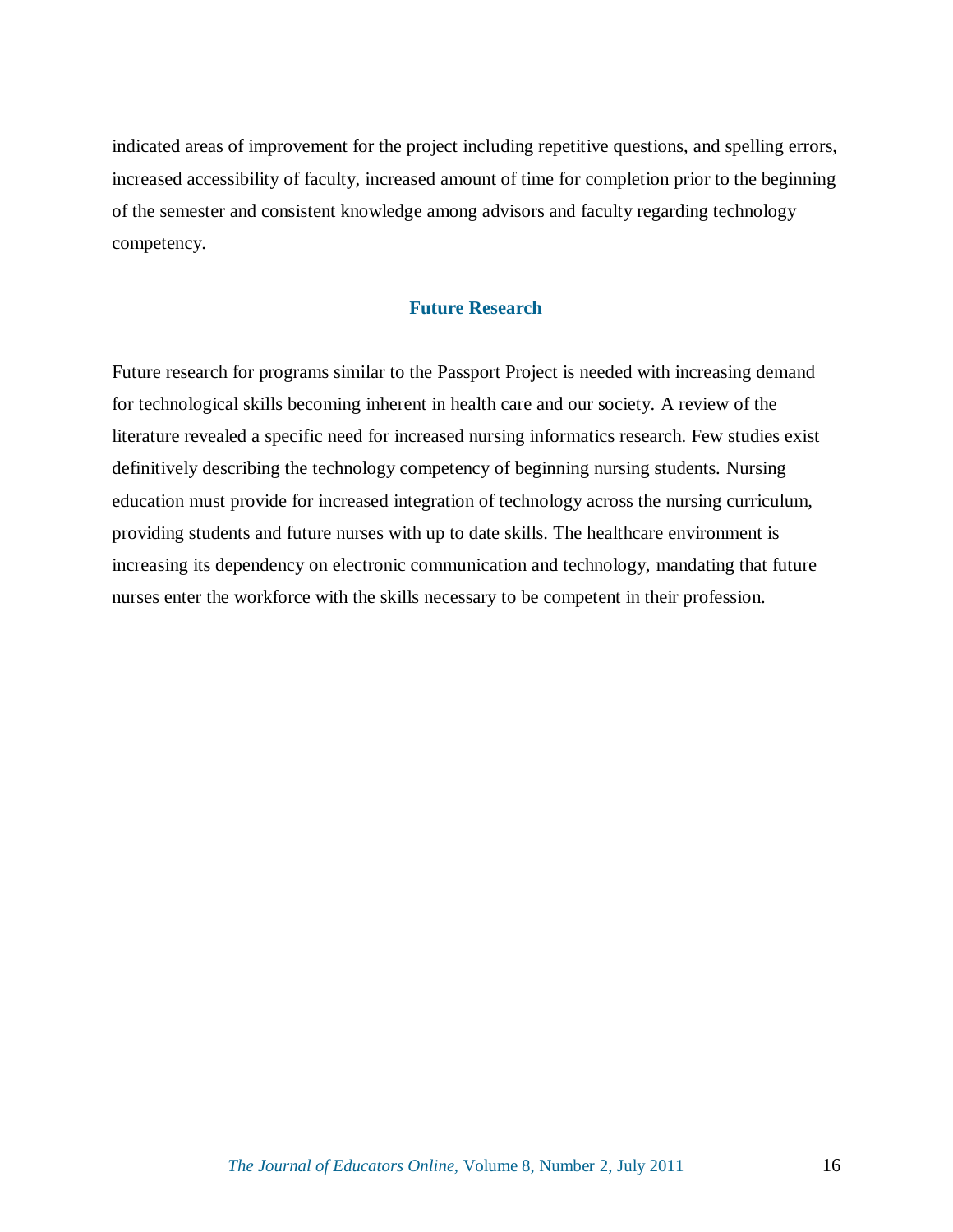## **References**

- American Association of Colleges of Nursing (2008).*The essentials of baccalaureate education for professional nursing practice.* Retrieved from http://www.aacn.nche.edu/Education/ baccessentials08.pdf
- Bond, C.S. (2004). Surfing or drowning? Student nurses" Internet skills, *Nurse Education Today*, *24*, 169-173.
- Chaffin, A.J., & Maddux, C.D. (2004). Internet teaching methods for use in baccalaureate nursing education, *Computers, Informatics, Nursing 22*, (3)132-142.
- Elder, B., L. & Koehn, M.L.(2009).Assessment tool for nursing student computer competencies, *Nursing Education Perspectives*, *30 (3)*, 148-152.
- Fetter, M.S. (2009). Graduating Nurse's self evaluation of information technology competencies, *Journal of Nursing Education, 48* (2), 86-90.
- Fetter, M.S. (2009). Curriculum strategies to improve baccalaureate nursing information technology outcomes, *Journal of Nursing Education, 48* (2), 78-85.
- Flood, L.S., Gasiewicz, N. & Delpier, T. (2010) Integrating information literacy across a BSN curriculum, *Journal of Nursing Education*, *49* (2), 101-104.
- Maag, M. (2006). Nursing student"s attitude toward technology, *Nurse Educator*, *31*,(3),112-118
- Mc Cannon, M., & O'Neal, P.V. (2003). Results of a national survey indicating information technology skills needed by nurses at time of entry into the work force, *Journal of Nursing Education*, *42*, (8), 337-340
- McDowell, D.E., & Ma, X. (2007). Computer literacy in baccalaureate nursing students during the last 8 years, *Computers, Informatics, Nursing, 25, 30*-36
- National League for Nursing (2002). *Nursing education research priorities, Retrieved from:* http://www.nln.org/aboutnln/research.htm\
- Ornes, L.,& Gassert,C.,(2007).Computer competencies in a BSN program, *Journal of Nursing Education*,46,(2),75-78
- Perry, P., & King, M. (2009).Course development: nursing informatics. *Online Journal of Nursing Informatics, 13* (2)
- Schutt, M.A., & Hightower, B. (2009). Enhancing RN-BSN student's literacy skills through the use of instructional technology, *Journal of Nursing Education*, *48* (2), 101-106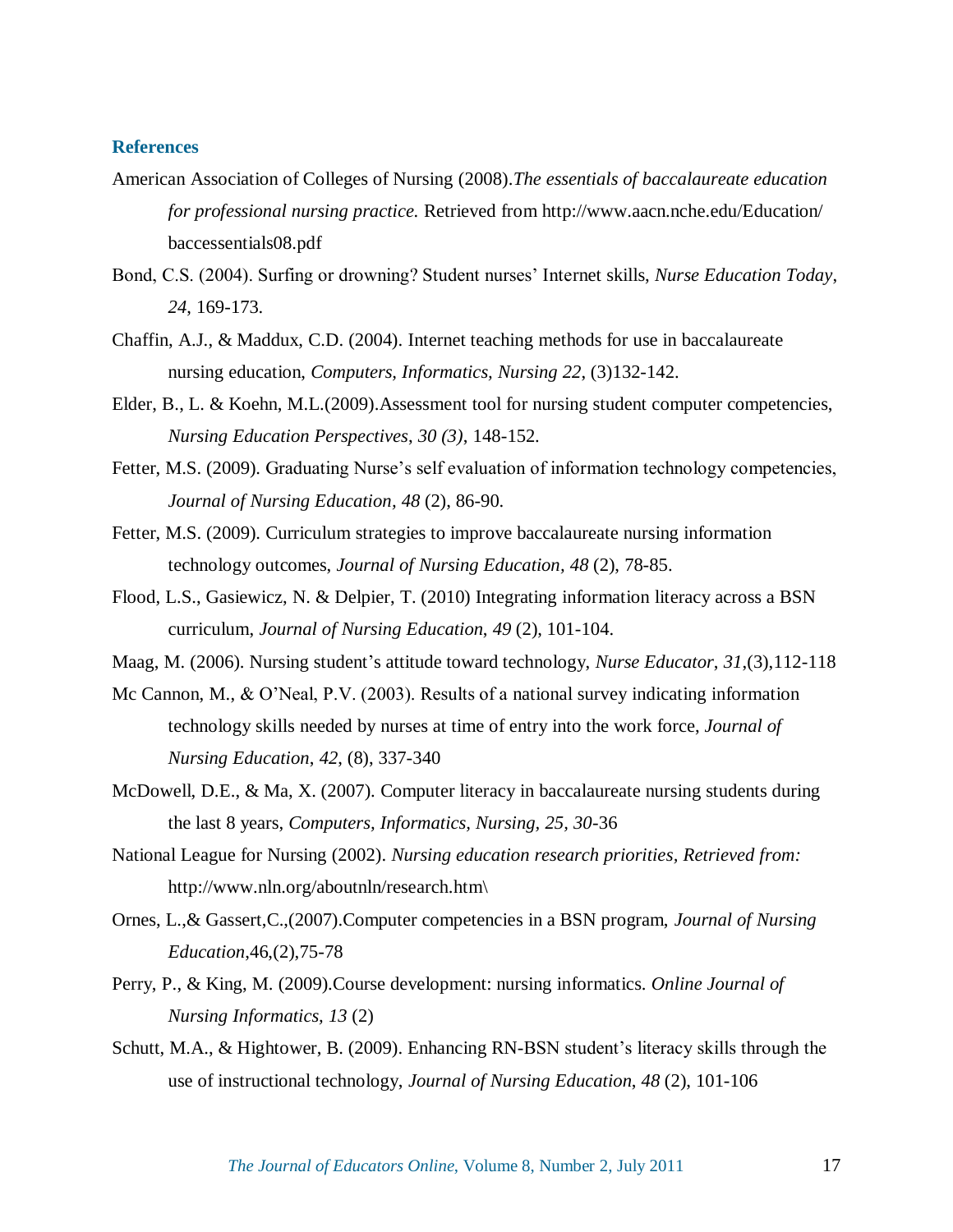Technology Informatics Guiding Education Reform TIGER (2008). *Tiger competencies: Information literacy competencies,* Retrieved from www.tigersummit.com/uploads/3.tiger.report-competencies-final.pdf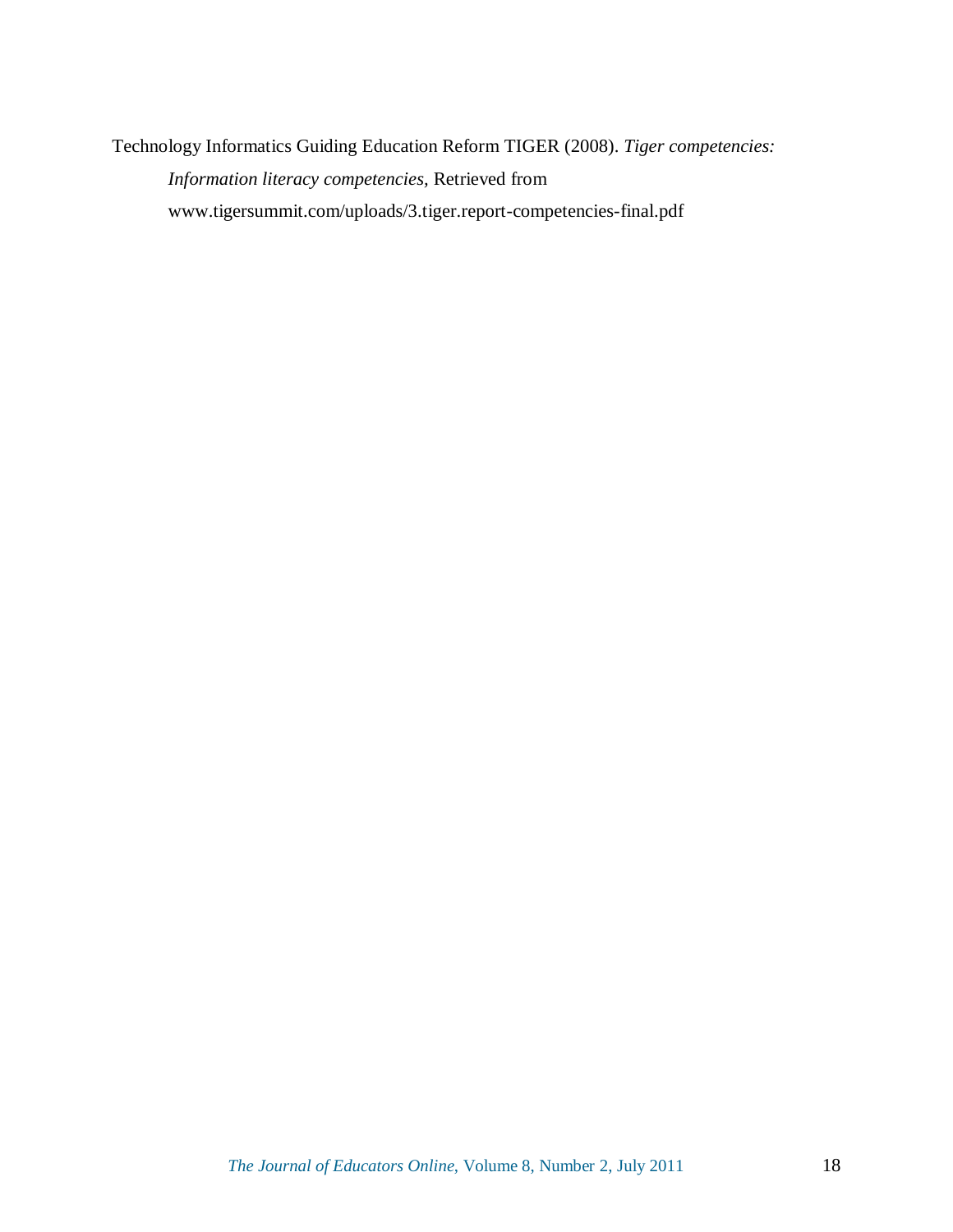# **Appendix A:** Nursing Student Learning Community Technology & Learning Passport

Posted online in blackboard to print. Paper copy submitted to faculty advisor and kept in permanent student file at the end of the semester.

|                                             | <b>Due</b>                 | <b>Academic</b>          |      |  |  |  |
|---------------------------------------------|----------------------------|--------------------------|------|--|--|--|
| <b>Semester 1 Passport Modules</b>          | Date                       | <b>Advisor Signature</b> | Date |  |  |  |
| <b>Basic Computing</b>                      |                            |                          |      |  |  |  |
| Nursing Program and Handbook                |                            |                          |      |  |  |  |
| <b>Student Orientation and Resources</b>    |                            |                          |      |  |  |  |
| <b>Email and Discussion Board Etiquette</b> |                            |                          |      |  |  |  |
| Managing Documents and Forms                |                            |                          |      |  |  |  |
| Library Research, Web Searches, APA         |                            |                          |      |  |  |  |
| <b>Online Quizzes and Tests</b>             |                            |                          |      |  |  |  |
| Semester 1: Successful Completion!          |                            |                          |      |  |  |  |
| Term                                        | <b>Advisor's Signature</b> |                          | Date |  |  |  |
| Semester due date:                          |                            |                          |      |  |  |  |